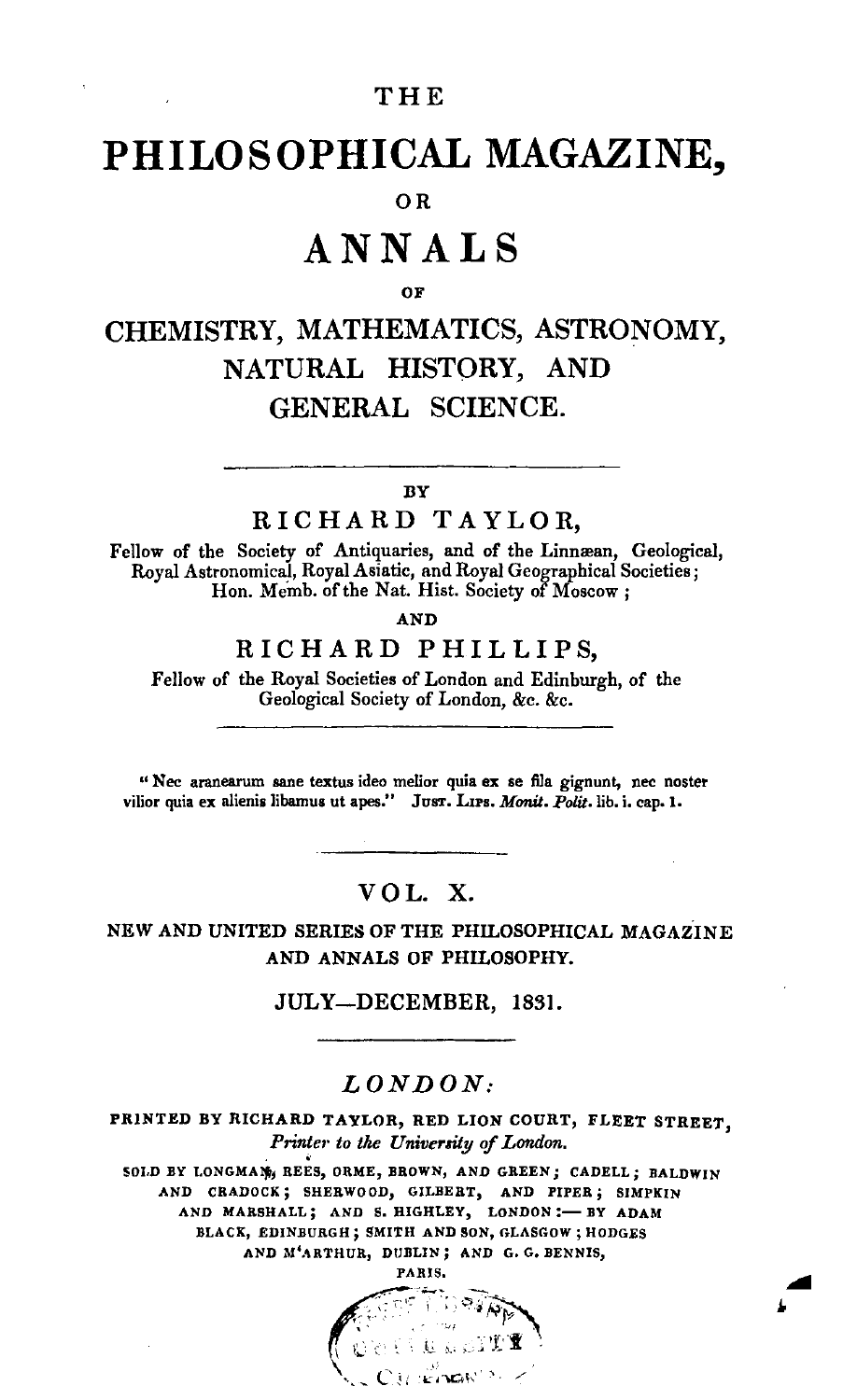white at their extremities. Each quill-feather of the wings has a broad margin of white on its inner web, and the secondaries and tertials are tipped with white. Upper tail-coverts and feathers of the tail deep cinereous; the latter, with the exception of the two middle ones, which are plain, having a border of white on their inner webs. A white collar passes over the back part of the neck, immediately behind which is a narrow parallel band of a chestnut colour. On each side of the breast a black spot is conspicuous. All the inferior parts are white except the thighs, which are of a bright rust colour, and the under coverts of the wings, which exhibit a slight tint of the same hue. Legs and feet yellow. Claws dark horn colour inclining to black. Colour of the eyes not known. Total length 9 inches; wings, from the carpus to the tip of the second quillfeather,  $5\frac{9}{10}$ ; upper mandible, from the point to the gape, in a straight line,  $\frac{7}{10}$ ; under mandible,  $\frac{6}{10}$ ; tarsi, 1.

The specimen from which the foregoing description was taken occupies a place in the Manchester Museum.

That G. *Holmii* bears a striking resemblance to the G. *Swainsonii* of Mr. Vigors cannot be denied; the white collar and chestnut-coloured band on the neck of the former, and the pure white plumage of its abdomen, constituting the most obvious points of difference between the two species.

To Edward Holme, M.D., the learned and accomplished President of the Natural History Society of Manchester, (who has uniformly promoted my zoological investigations by every assistance which his extensive knowledge and valuable library could supply,) this bird is respectfully dedicated.

XXXIV. *On* Monticellite, *<sup>a</sup> new Species* if*Mineral; on the Characters of Zoizite; and on Cupreous Sulphate of Lead. By* H.J. BROOKE, *Esq. F.R.S. L.S. G.S.\**

*Monticellite.*<br> **I OBTAINED a year or two since from Mr. G. B. Sowerby,** a specimen said to have come from Vesuvius, containing some imbedded crystals of a substance which I believe has not been before noticed, and of which I am not aware of having seen any other specimen. The matrix is crystalline carbonate of lime; and besides the mineral I am about to describe, it contains particles of black mica, and some minute crystals of pyroxene. On the supposition of its being an undescribed mineral, and from Vesuvius, I have named it after Mr. Monti-

\* Communicated by the Author.

N. S. Vol. 10. No. 58. *Oct.* 1831. 2 M celli,

;<br>F

...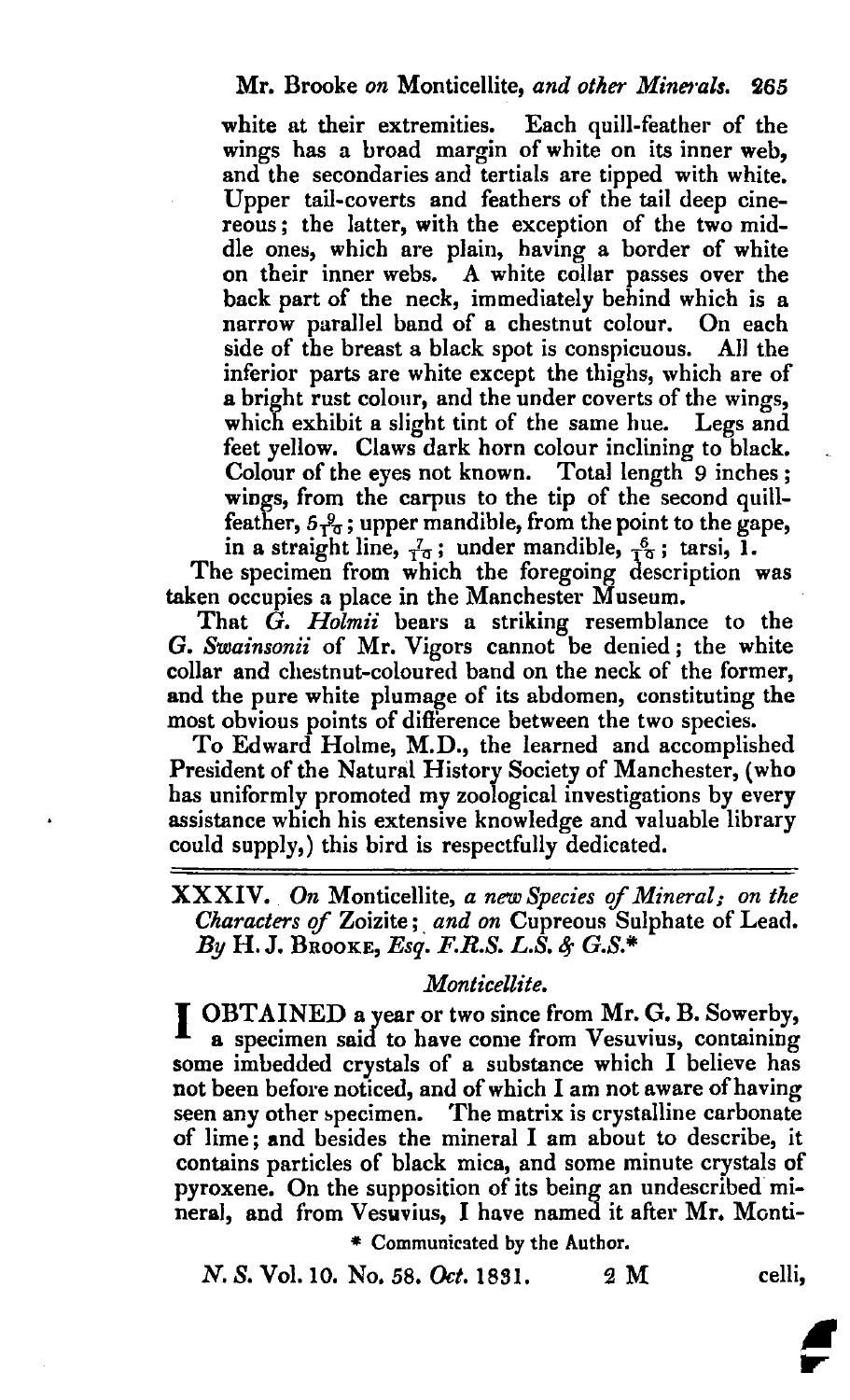celli, who has published a work in illustration of the minerals found in the neighbourhood of that mountain. The general aspect of the crystals is that of quartz, and might by a cursory observer be mistaken for it. The colour generally is yellowish, but there are some crystals nearly colourless and nearly transparent; and on placing a portion of the specimen in dilute muriatic acid to dissolve the carbonate of lime, I found that the surfaces of the yellowish crystals became dull, and were covered with a yellowish powder, leaving the crystals less coloured than they were at first.

The primary form is a *right rhombic prism* of about 132° 54', a terminal edge being to a lateral edge as 1 to 1"046 very nearly.

I have not observed any cleavage planes on the fractured surfaces, and the crystals are too small to allow of much other examination in this respect. The hardness is between that of apatite and felspar. There is no crystal sufficiently free from the matrix to allow of the specific gravity being ascertained; nor are the surfaces of the crystals sufficiently perfect to afford very accurate measurements. The following therefore may admit of some slight correction:

**Planes** *e,* Symbols ……………  $\overset{1}{\text{B}},$  $M, M' = 132^{\circ} 54'$  $M,e = 14500$  $e, e' = 141$  48  $h, c = 138$  46  $M,h = 113333$ *c, h.* 1 1 E, G.



I

#### *Zoizite.*

This mineral has been confounded with *Epidote* by Hauy, probably from the occurrence of crystals of that substance in the *Zoizite* of Hoff; and in this mistake he has been followed by most other writers on the subject.

The late W. Phillips says, " it cleaves parallel to the planes of a right rhombic prism of about 60° and 120°."

Mr. Haidinger, in his Treatise on Mineralogy, says that Epidote and Zoizite are easily distinguished by their *colours*. And in reference to the angle which I had given as that of Zoizite, differing from the angle of Epidote, he says; "this would render it necessary to consider Zoizite as a particular species." Hence it is clear that Mr. Haidinger could not have examined this mineral; for ifhe had, he must immediately have perceived its difference from Epidote.

I have lately obtained a small crystal ofZoizite with terminal planes,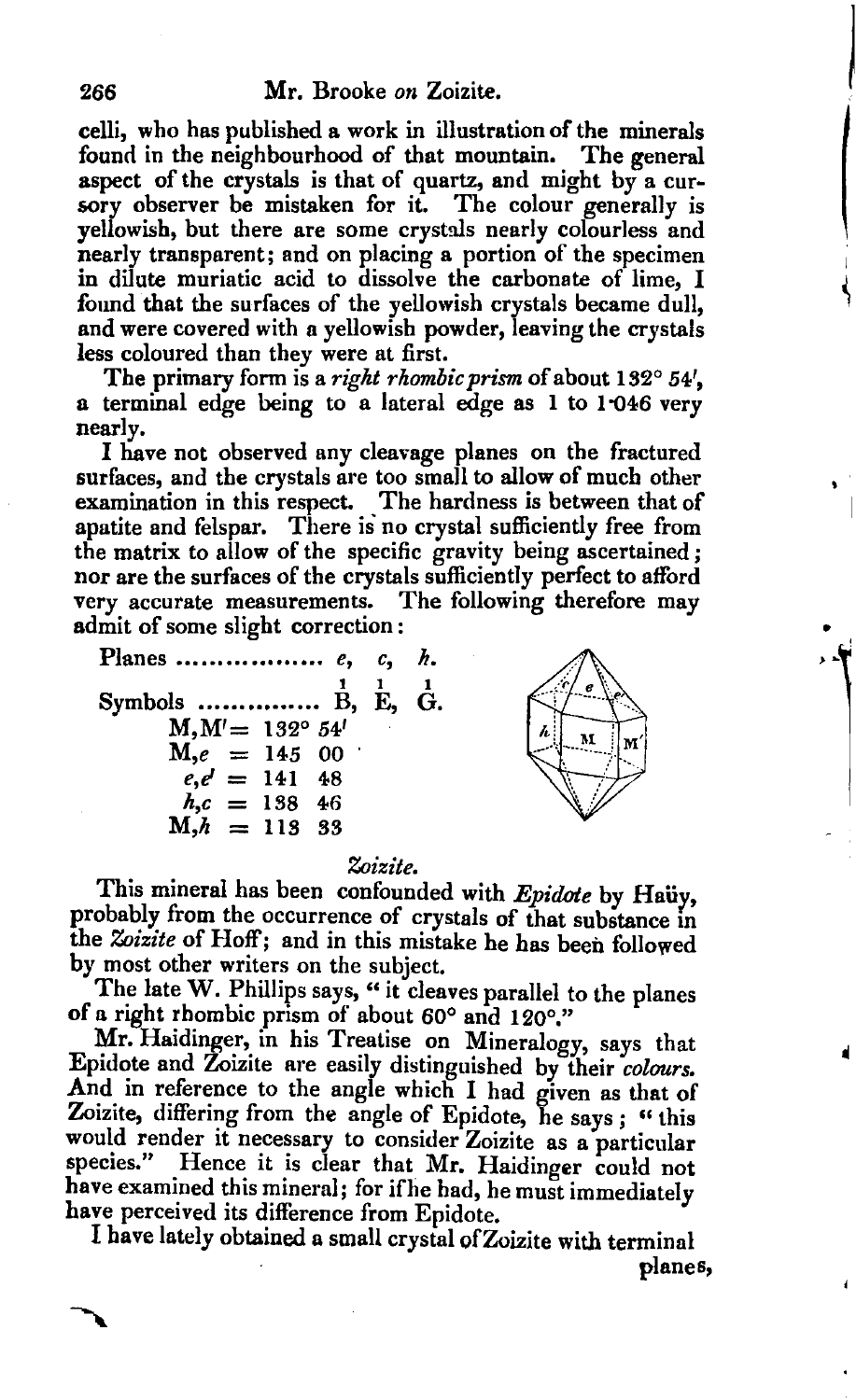planes, from which it is evident that the primary form is an oblique rhombic prism, and from the angles given beiow it approaches very nearly, if it be not the same as that of euclase. It has also a bright cleavage through the oblique diagonal, similar to that of euclase, and no very distinct cleavage in any other direction.

The annexed figure exhibits the form of the crystal I have alluded to, the terminal planes of which are, however, too imperfect to afford accurate measurements.



The perfect identity of the forms of Zoizite and Euclase depends obviously on the relative *dimensions* of the primary forms, as well as upon the angles of the prisms; and as those dimensions can be deduced only from accurate measurements of the terminal planes, it is to be hoped that those who possess better crystals will supply the deficient angles, and complete the description of the form.

#### *Cupreoos Sulphate qfLead.*

A specimen I have lately obtained of this substance has enabled me to give the annexed figure and measurements of the crystals.. The primary form is an *oblique rhombic prism,* a terminal edge of which is to a lateral edge as 19 to 8 very nearly, the plane angles of the terminal plane at the extremities of the oblique diagonal being  $59^{\circ}$  12'.

| Planes $c1, c2, c3, c4,$ |  |       | $c5$ , h. |     |  |
|--------------------------|--|-------|-----------|-----|--|
| $Symbols$ $A, A,$        |  | A, A, | A.        | -Н. |  |
| $P_1M = 96^{\circ}25'$   |  |       |           |     |  |
| $P_{h}h = 10245$         |  |       |           |     |  |
| $P_{,c1} = 17635$        |  |       |           |     |  |
| $P_{0}c2 = 16130$        |  |       |           |     |  |
| $P_{1,03}$ = 156 10      |  |       |           |     |  |
| $P_{0}c4 = 15140$        |  |       |           |     |  |
| $P_{0.5} = 12940$        |  |       |           |     |  |
| $M, M' = 61$             |  |       |           |     |  |

• Corresponding plane~ of euclase, as measured uy W. P. (See his figure.)